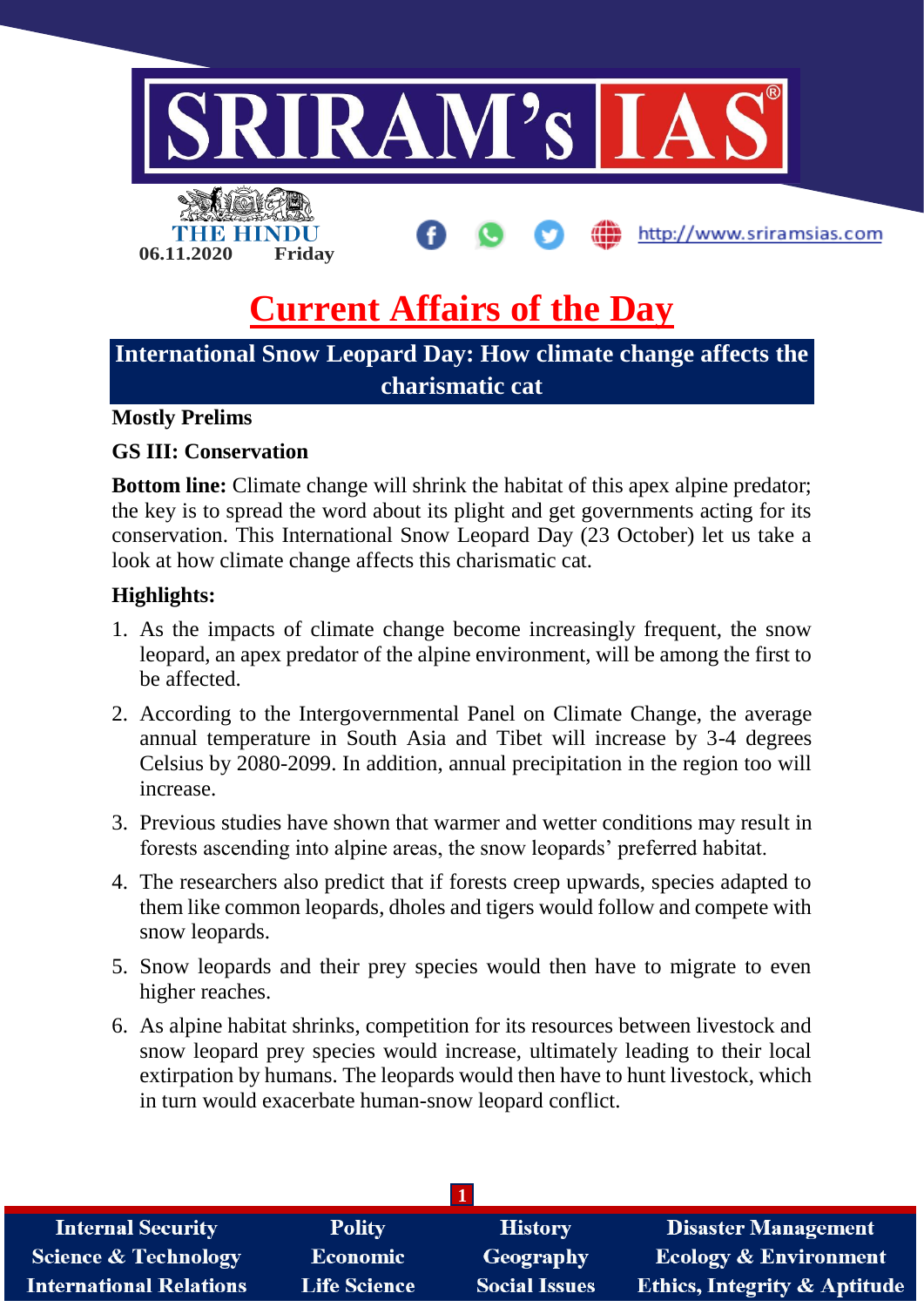

## **Background:**

## **Snow Leopard habitat in India:**

- 1. The snow leopard inhabits the higher Himalayan and trans-Himalayan landscape in the five states of Jammu and Kashmir, Himachal Pradesh, Uttarakhand, Sikkim, and Arunachal Pradesh. This area contributes to about 5% of the global snow leopard range.
- 2. In Uttarakhand, snow leopards are found in Nanda Devi Biosphere Reserve, Gangotri National Park, Askot Wildlife Sanctuary and other places of altitude between 3000-4500 meters.

## **Conservation Efforts in India**

- 1. The Government of India has launched the First National Protocol on Snow Leopard Population Assessment.
- 2. Snow leopards are categorized as 'Vulnerable' by IUCN and in the Schedule I of the Indian Wildlife (Protection) Act 1972.
- 3. The Government of India has identified the snow leopard as a flagship species for the high altitude Himalayas. It has developed a centrally-supported programme called Project Snow Leopard for the conservation of the species and its habitats.
- 4. Project Snow Leopard (PSL): It promotes an inclusive and participatory approach to conservation that fully involves local communities.
- 5. SECURE Himalaya: Global Environment Facility (GEF)-United Nations Development Programme (UNDP) funded the project on conservation of high altitude biodiversity and reducing the dependency of local communities on the natural ecosystem. This project is now operational in four snow leopard range states, namely, Jammu and Kashmir, Himachal Pradesh, Uttarakhand, and Sikkim.
- 6. Also, Uttarakhand is set to open the country's first snow leopard conservation centre. The centre will be built at the entry point of Gangotri National Park above 2800 meters sea level. It will be built under the central government scheme 'SECURE Himalaya'.

| <b>Internal Security</b>        | <b>Polity</b>       | <b>History</b>       | <b>Disaster Management</b>              |  |  |  |
|---------------------------------|---------------------|----------------------|-----------------------------------------|--|--|--|
| <b>Science &amp; Technology</b> | Economic            | Geography            | <b>Ecology &amp; Environment</b>        |  |  |  |
| <b>International Relations</b>  | <b>Life Science</b> | <b>Social Issues</b> | <b>Ethics, Integrity &amp; Aptitude</b> |  |  |  |